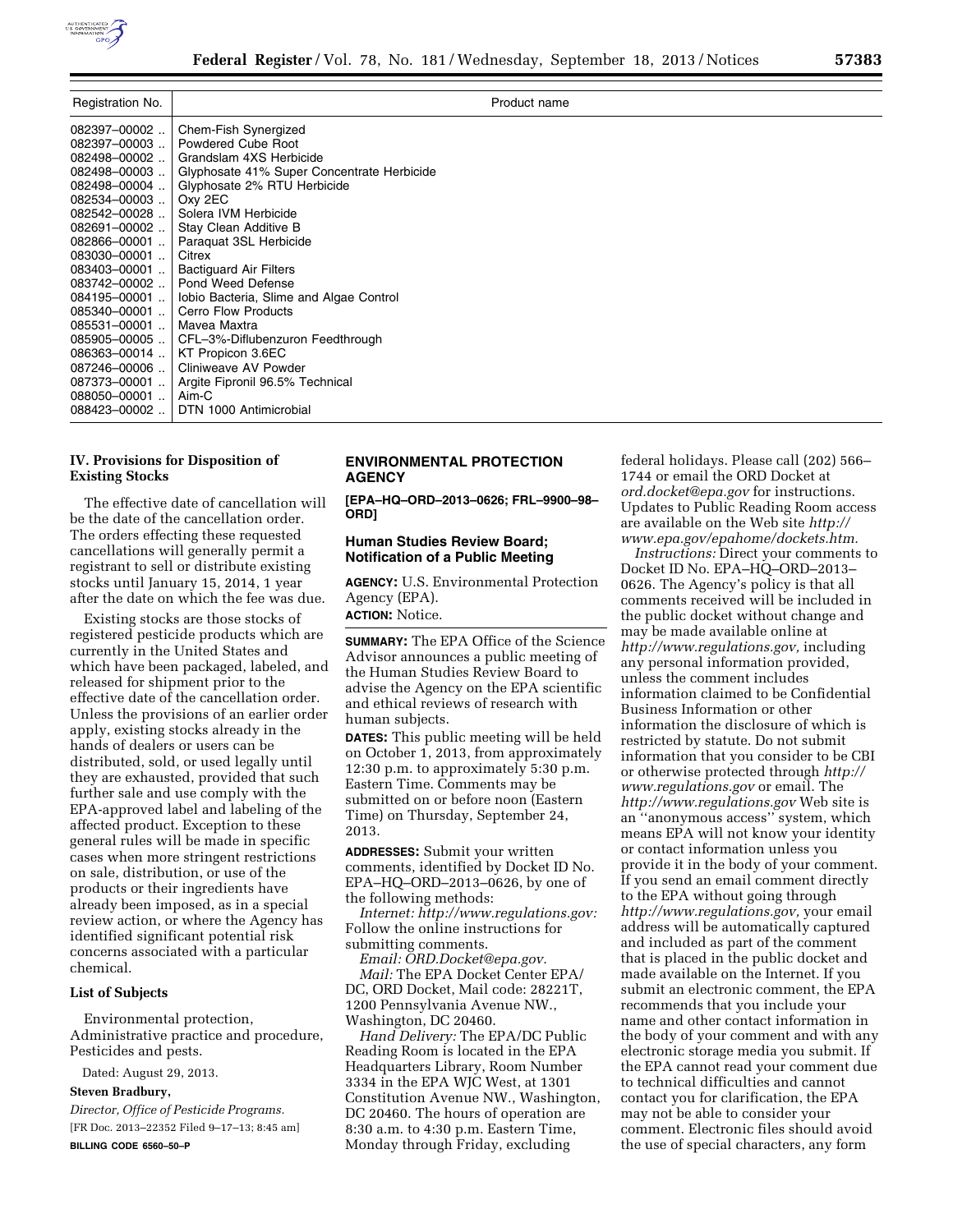of encryption, and be free of any defects or viruses.

**FOR FURTHER INFORMATION CONTACT:** Any member of the public who wishes to receive further information should contact Jim Downing at telephone number (202) 564–2468; fax: (202) 564– 2070; email address: *[downing.jim@](mailto:downing.jim@epa.gov) [epa.gov](mailto:downing.jim@epa.gov)* or Lu-Ann Kleibacker on telephone number (202) 564–7189; fax (202) 564–2070; email address *[kleibacker.lu-ann@epa.gov;](mailto:kleibacker.lu-ann@epa.gov)* mailing address Environmental Protection Agency, Office of the Science Advisor, Mail code 8105R, 1200 Pennsylvania Avenue NW., Washington, DC 20460. General information concerning the EPA HSRB can be found on the EPA Web site at *[http://www.epa.gov/osa/hsrb/.](http://www.epa.gov/osa/hsrb/)* 

## **SUPPLEMENTARY INFORMATION:**

*Location:* The meeting will be held at the EPA Conference Center—S–4380, One Potomac Yard (South Building), 2777 S. Crystal Drive, Arlington, VA 22202.

*Meeting access:* Seating at the meeting will be on a first-come basis. To request accommodation of a disability, please contact the persons listed under **FOR FURTHER INFORMATION CONTACT** at least ten business days prior to the meeting using the information under **FOR FURTHER INFORMATION CONTACT**, so that appropriate arrangements can be made.

*Procedures for providing public input:*  Interested members of the public may submit relevant written or oral comments for the HSRB to consider during the advisory process. Additional information concerning submission of relevant written or oral comments is provided in Section I, ''Public Meeting'' under subsection D. ''How May I Participate in this Meeting?'' of this notice.

#### **I. Public Meeting**

#### *A. Does this action apply to me?*

This action is directed to the public in general. This Notice may, however, be of particular interest to persons who conduct or assess human studies, especially studies on substances regulated by the EPA, or to persons who are, or may be required to conduct testing of chemical substances under the Federal Food, Drug, and Cosmetic Act or the Federal Insecticide, Fungicide, and Rodenticide Act. This notice might also be of special interest to participants of studies involving human subjects, or representatives of study participants or experts on community engagement. Since many entities may also be interested, the Agency has not attempted to describe all the specific entities that may be affected by this action. If you have any questions

regarding the applicability of this action to a particular entity, consult Jim Downing or Lu-Ann Kleibacker listed under **FOR FURTHER INFORMATION CONTACT**.

*B. How can I access electronic copies of this document and other related information?* 

In addition to using regulations.gov, you may access this **Federal Register**  document electronically through the EPA Internet under the ''**Federal Register**'' listings at *[http://](http://www.epa.gov/fedrgstr/) [www.epa.gov/fedrgstr/.](http://www.epa.gov/fedrgstr/)* 

*Docket:* All documents in the docket are listed in the *[http://](http://www.regulations.gov) [www.regulations.gov](http://www.regulations.gov)* index. Although listed in the index, some information is not publicly available, e.g., CBI or other information whose disclosure is restricted by statute. Certain other material, such as copyrighted material, will be publicly available only in hard copy. Publicly available docket materials are available either electronically in *[http://](http://www.regulations.gov) [www.regulations.gov](http://www.regulations.gov)* or in hard copy at the ORD Docket, EPA/DC, Public Reading Room. The EPA/DC Public Reading Room is located in the EPA Headquarters Library, Room Number 3334 in the EPA WJC West, at 1301 Constitution Avenue NW., Washington, DC 20460. The hours of operation are 8:30 a.m. to 4:30 p.m. Eastern Time, Monday through Friday, excluding federal holidays. Please call (202) 566– 1744 or email the ORD Docket at *[ord.docket@epa.gov](mailto:ord.docket@epa.gov)* for instructions. Updates to Public Reading Room access are available on the Web site (*[http://](http://www.epa.gov/epahome/dockets.htm) [www.epa.gov/epahome/dockets.htm](http://www.epa.gov/epahome/dockets.htm)*). The Agency's position paper(s), charge/ questions to the HSRB, and the meeting agenda will be available by the last week of September 2013. In addition, the Agency may provide additional background documents as the materials become available. You may obtain electronic copies of these documents, and certain other related documents that might be available electronically, from the regulations.gov Web site and the EPA HSRB Web site at *[http://](http://www.epa.gov/osa/hsrb/) [www.epa.gov/osa/hsrb/.](http://www.epa.gov/osa/hsrb/)* For questions on document availability, or if you do not have access to the Internet, consult either Jim Downing or Lu-Ann Kleibacker listed under **FOR FURTHER INFORMATION CONTACT**.

*C. What should I consider as I prepare my comments for the EPA?* 

You may find the following suggestions helpful for preparing your comments:

1. Explain your views as clearly as possible.

2. Describe any assumptions that you used.

3. Provide copies of any technical information and/or data that you used to support your views.

4. Provide specific examples to illustrate your concerns and suggest alternatives.

5. To ensure proper receipt by the EPA, be sure to identify the Docket ID number assigned to this action in the subject line on the first page of your response. You may also provide the name, date, and **Federal Register**  citation.

#### *D. How may I participate in this meeting?*

You may participate in this meeting by following the instructions in this section. To ensure proper receipt by the EPA, it is imperative that you identify Docket ID number EPA–HQ–ORD– 2013–0626 in the subject line on the first page of your request.

*1. Oral comments.* Requests to present oral comments will be accepted up to Tuesday, September 24, 2013. To the extent that time permits, interested persons who have not pre-registered may be permitted by the Chair of the HSRB to present oral comments at the meeting. Each individual or group wishing to make brief oral comments to the HSRB is strongly advised to submit their request (preferably via email) to Jim Downing or Lu-Ann Kleibacker, under **FOR FURTHER INFORMATION CONTACT** no later than noon, Eastern Time, Tuesday, September 24, 2013, in order to be included on the meeting agenda and to provide sufficient time for the HSRB Chair and HSRB Designated Federal Official to review the meeting agenda to provide an appropriate public comment period. The request should identify the name of the individual making the presentation and the organization (if any) the individual will represent. Oral comments before the HSRB are generally limited to five minutes per individual or organization. Please note that this includes all individuals appearing either as part of, or on behalf of, an organization. While it is our intent to hear a full range of oral comments on the science and ethics issues under discussion, it is not our intent to permit organizations to expand the time limitations by having numerous individuals sign up separately to speak on their behalf. If additional time is available, further public comments may be possible.

*2. Written comments.* Submit your written comments prior to the meeting. For the Board to have the best opportunity to review and consider your